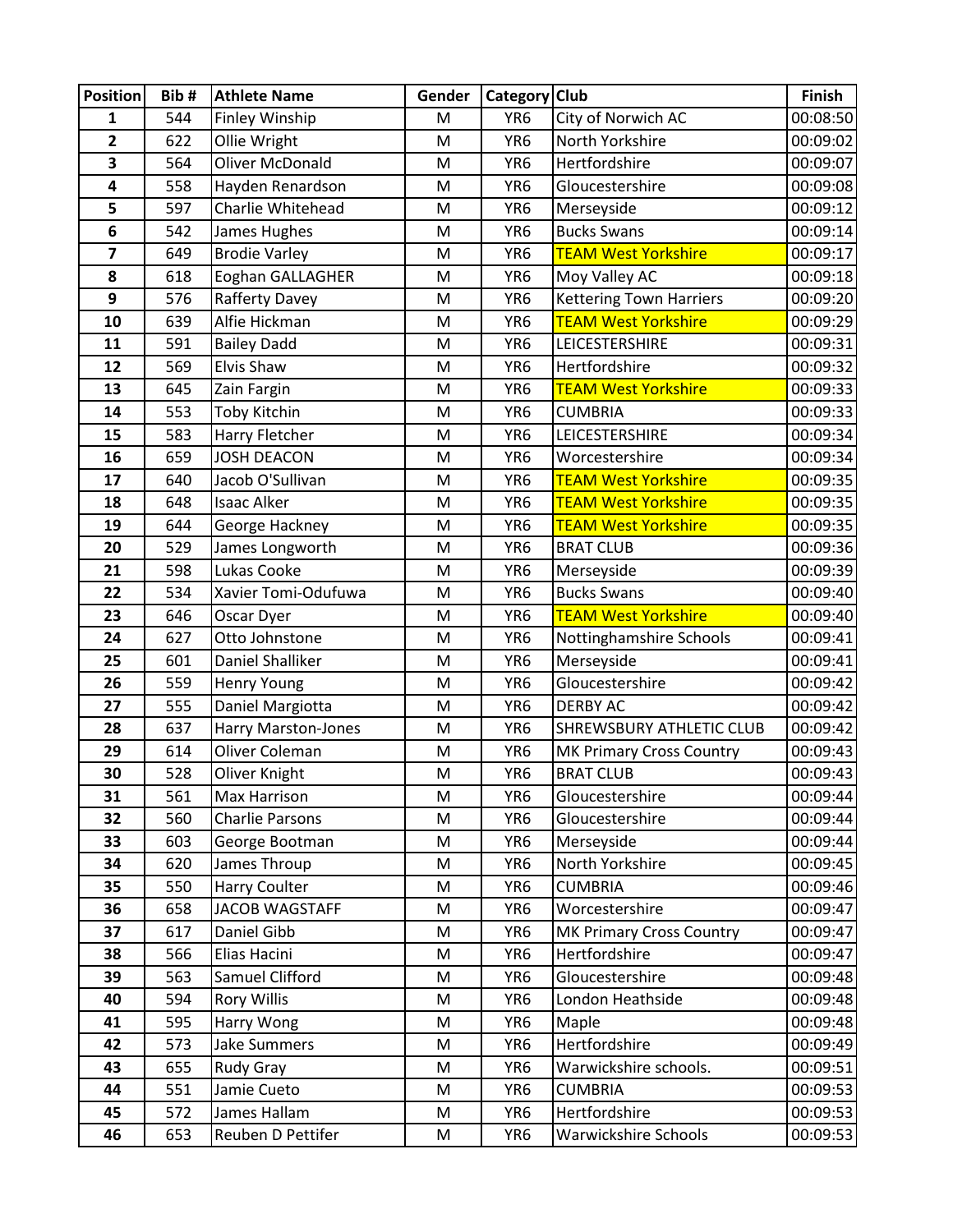| 47       | 606        | <b>Harrison Spencer</b>                   | M      | YR <sub>6</sub>                    | Merseyside                             | 00:09:54             |
|----------|------------|-------------------------------------------|--------|------------------------------------|----------------------------------------|----------------------|
| 48       | 669        | <b>Toby Bentley</b>                       | M      | YR <sub>6</sub>                    |                                        | 00:09:54             |
| 49       | 600        | Sebastian Wheatcroft                      | M      | YR <sub>6</sub>                    | Merseyside                             | 00:09:55             |
| 50       | 599        | Daniel Bojarski                           | M      | YR <sub>6</sub>                    | Merseyside                             | 00:09:55             |
| 51       | 537        | Jacob McCall                              | M      | YR <sub>6</sub>                    | <b>Bucks Swans</b>                     | 00:09:56             |
| 52       | 635        | Adam Paget                                | M      | YR <sub>6</sub>                    | Rushcliffe AC                          | 00:09:56             |
| 53       | 568        | Freddie Yerbry                            | M      | YR <sub>6</sub>                    | Hertfordshire                          | 00:09:56             |
| 54       | 634        | <b>Edward MacIntyre</b>                   | M      | YR <sub>6</sub>                    | Nottinghamshire Schools                | 00:09:57             |
| 55       | 585        | Daniel Straker                            | M      | YR <sub>6</sub>                    | LEICESTERSHIRE                         | 00:10:00             |
| 56       | 625        | Oliver Smith                              | M      | YR <sub>6</sub>                    | Northants                              | 00:10:00             |
| 57       | 567        | <b>Oliver Rose</b>                        | M      | YR <sub>6</sub>                    | Hertfordshire                          | 00:10:00             |
| 58       | 608        | Ryan McCormick                            | M      | YR <sub>6</sub>                    | Merseyside                             | 00:10:01             |
| 59       | 628        | Theo Bezoari-Oldfield                     | M      | YR <sub>6</sub>                    | Nottinghamshire Schools                | 00:10:02             |
| 60       | 527        | Joe Shaylor                               | M      | YR <sub>6</sub>                    | <b>Bourton Road Runners</b>            | 00:10:02             |
| 61       | 630        | <b>Harry Milnes</b>                       | M      | YR <sub>6</sub>                    | Nottinghamshire Schools                | 00:10:02             |
| 62       | 565        | Louis Shemwell                            | M      | YR <sub>6</sub>                    | Hertfordshire                          | 00:10:04             |
| 63       | 570        | <b>Stanley Small</b>                      | M      | YR <sub>6</sub>                    | Hertfordshire                          | 00:10:04             |
| 64       | 596        | <b>Tristan Francis</b>                    | M      | YR <sub>6</sub>                    | Maple                                  | 00:10:05             |
| 65       | 641        | Harry Cliff                               | M      | YR <sub>6</sub>                    | <b>TEAM West Yorkshire</b>             | 00:10:05             |
| 66       | 638        | <b>Jacob Emmett</b>                       | M      | YR <sub>6</sub>                    | <b>TEAM West Yorkshire</b>             | 00:10:05             |
| 67       | 543        | Luca Roberts                              | M      | YR <sub>6</sub>                    | <b>CFR</b>                             | 00:10:06             |
| 68       | 667        | Oliver James                              | M      | YR <sub>6</sub>                    |                                        | 00:10:06             |
| 69       | 615        | Kian Egan                                 | M      | YR <sub>6</sub>                    | <b>MK Primary Cross Country</b>        | 00:10:06             |
| 70       | 554        | <b>Jake Smith</b>                         | M      | YR <sub>6</sub>                    | <b>CUMBRIA</b>                         | 00:10:06             |
| 71       | 571        | Darragh Worthington                       | M      | YR <sub>6</sub>                    | Hertfordshire                          | 00:10:09             |
| 72       | 609        | <b>MMurphy Midgley</b>                    | M      | YR <sub>6</sub>                    | Merseyside                             | 00:10:09             |
| 73       | 660        | Jay Hatchett                              | M      | YR <sub>6</sub>                    | Worcestershire<br>Gloucestershire      | 00:10:09             |
| 74<br>75 | 562<br>581 | Christopher Byrne                         | M<br>M | YR <sub>6</sub><br>YR <sub>6</sub> |                                        | 00:10:09<br>00:10:11 |
| 76       | 662        | <b>Rory Coates</b><br><b>KIPP STEVENS</b> | M      | YR <sub>6</sub>                    | Laxton Junior School<br>Worcestershire | 00:10:12             |
| 77       | 623        | Wilf Lamb                                 | M      | YR <sub>6</sub>                    | North Yorkshire                        | 00:10:12             |
| 78       | 535        | <b>Dylan Nowell</b>                       | M      | YR <sub>6</sub>                    | <b>Bucks Swans</b>                     | 00:10:12             |
| 79       | 577        | <b>Harry Ambery</b>                       | M      | YR <sub>6</sub>                    | <b>Kettering Town Harriers</b>         | 00:10:13             |
| 80       | 536        | Luke Coultate                             | M      | YR <sub>6</sub>                    | <b>Bucks Swans</b>                     | 00:10:13             |
| 81       | 643        | Sam Bartlet                               | M      | YR <sub>6</sub>                    | <b>TEAM West Yorkshire</b>             | 00:10:14             |
| 82       | 538        | <b>Isaac McCall</b>                       | M      | YR6                                | <b>Bucks Swans</b>                     | 00:10:14             |
| 83       | 624        | Harrison Kane                             | M      | YR6                                | Northants                              | 00:10:15             |
| 84       | 673        | <b>Ted Thwaites</b>                       | M      | YR6                                |                                        | 00:10:16             |
| 85       | 586        | <b>Ewan Harris</b>                        | M      | YR <sub>6</sub>                    | LEICESTERSHIRE                         | 00:10:17             |
| 86       | 674        | Max Stamatopoulos                         | M      | YR <sub>6</sub>                    | <b>GLOUCESTER</b>                      | 00:10:17             |
| 87       | 629        | Logan Hickman                             | M      | YR6                                | Nottinghamshire Schools                | 00:10:18             |
| 88       | 592        | Lucas Wayman                              | M      | YR6                                | LEICESTERSHIRE                         | 00:10:19             |
| 89       | 680        | James l'Anson                             | M      | YR6                                |                                        | 00:10:20             |
| 90       | 611        | Tomasz Dyksa                              | M      | YR <sub>6</sub>                    | MK Primary Cross Country               | 00:10:20             |
| 91       | 1240       | Freddie Byrne                             | M      | YR <sub>6</sub>                    | <b>CUMBRIA</b>                         | 00:10:21             |
| 92       | 532        | Zachary Honour                            | M      | YR6                                | <b>Bucks Swans</b>                     | 00:10:21             |
| 93       | 619        | Reuben Shivas                             | M      | YR <sub>6</sub>                    | Newark AC                              | 00:10:22             |